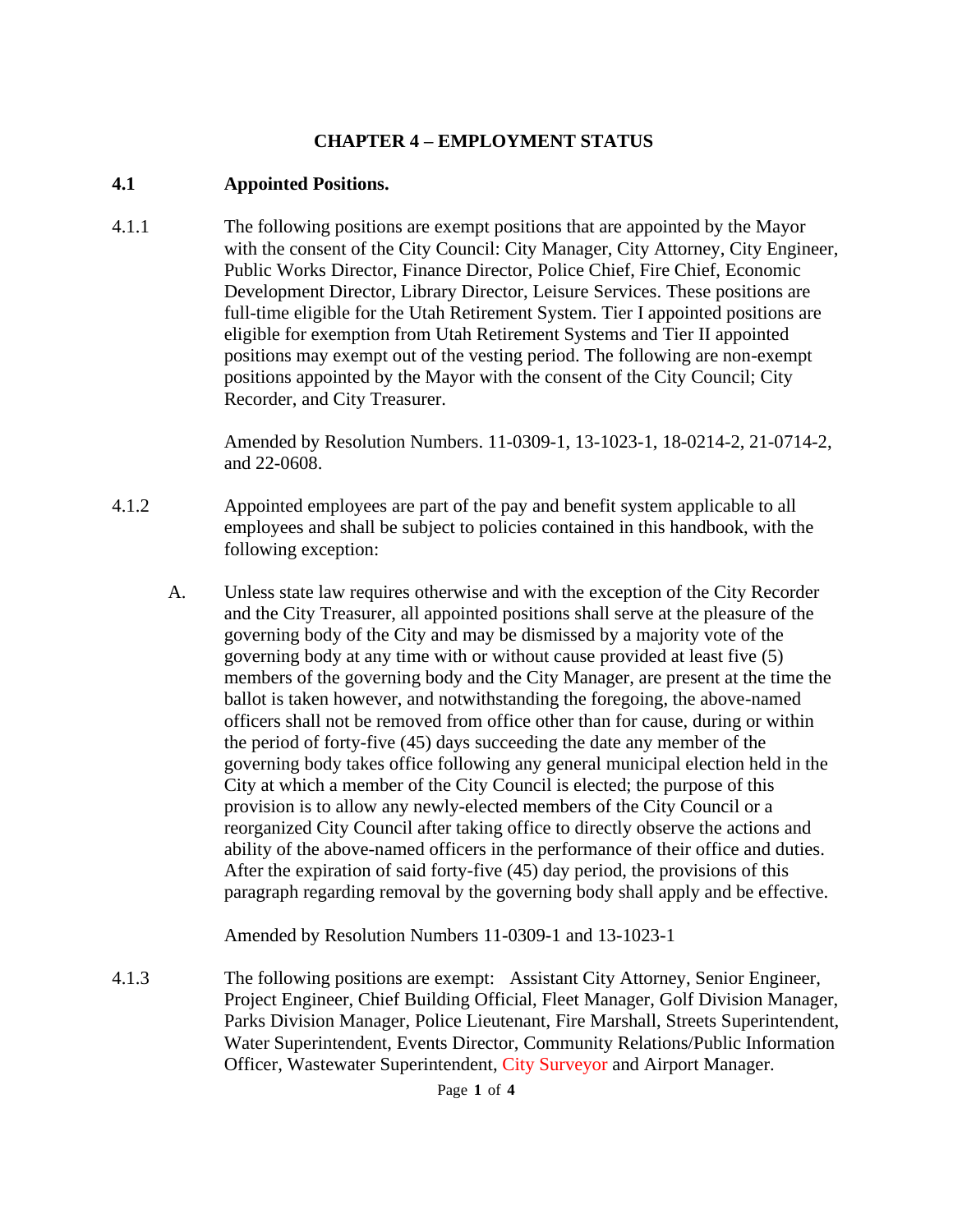Enacted by Resolution 13-1023-1 Amended by Ordinance 0909-15, 0608-2016, 21-0714-2, and 21-0825.

### **4.2 Probationary Employees.**

4.2.1 All new employees are required to serve at least a six (6) month probationary period. Police Officers probation will begin at time of hire and continue six (6) months after the start of field training. This period is designed to acquaint the new employee with his/her position and to allow the Department Head to evaluate fairly the employee's ability and aptitude to do the job. If an employee's performance is not satisfactory, he/she may be terminated at any time, without right of appeal, during this period.

Amended by Cedar City Ordinance No. 0608-2016

#### **4.3 Regular Full-time Employees.**

- 4.3.1 Regular full-time employees are those employees who are providing 40 hours of service per week for the City and have worked for the City at least six months. Regular full-time employees must have successfully completed their probationary period.
- 4.3.2 Unless specifically stated elsewhere in this policy, Tier 1 and Tier 2 elected officials are considered full-time employees only for administering Utah Retirement programs.

Amended by Cedar City Ordinance No. 0608-2016, 18-0214-2 and 20-0527.

#### **4.4 Regular Part-time Employees.**

4.4.1 Regular part-time employees are those employees who are providing less than thirty (30) hours of service per week for the city and have worked for the City at least six months, having successfully completed their probationary period. Employees will be eligible for sick leave, vacation, holiday and retirement benefits proportionate to hours worked. Only employees working thirty (30) hours per week or more shall be eligible for insurance benefits.

Amended by Cedar City Resolution No. 14-0827-1 and 20-0527.

#### **4.5 Part Time, Seasonal, and Variable Hour Employees.**

Page **2** of **4**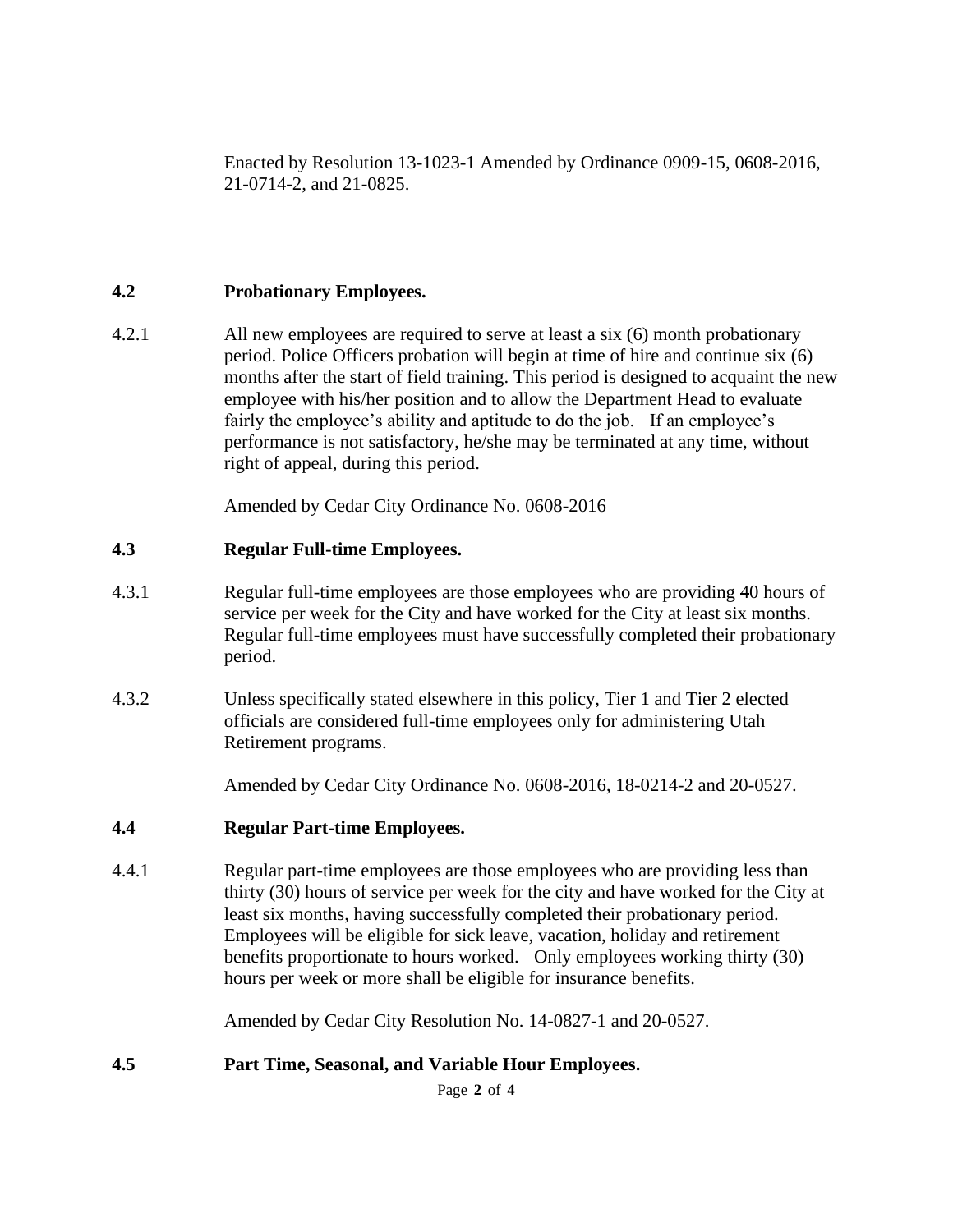| 4.5.1 | Part time employees shall mean an employee that provides twenty eight (28)<br>hours of service per week or less. <sup>1</sup>                                                                                                                                                                                                               |
|-------|---------------------------------------------------------------------------------------------------------------------------------------------------------------------------------------------------------------------------------------------------------------------------------------------------------------------------------------------|
|       | Seasonal employee shall mean an employee that is employed for a maximum of<br>twenty six $(26)$ weeks during a twelve $(12)$ month period.                                                                                                                                                                                                  |
|       | Variable hour employee shall mean an employee that is not a full time employee,<br>part time employee, or seasonal employee; and that by designation or practice<br>works variable hours.                                                                                                                                                   |
| 4.5.2 | Unless otherwise specifically stated elsewhere in this policy, appointed planning<br>commission members, part time employees, seasonal employees, and variable<br>hour employees shall not qualify for benefits provided for in this policy and are<br>not eligible for due process and procedural protections provided for in this policy. |
|       | Amended by Resolution Number 13-1023-1 and 22-0608.                                                                                                                                                                                                                                                                                         |
| 4.6   | Promotions.                                                                                                                                                                                                                                                                                                                                 |
| 4.6.1 | A promotion is where an employee who, through a recruitment, is promoted into a<br>higher level. A promoted employee will be moved to the new salary range and<br>receive a no less than a 5% increase.                                                                                                                                     |
|       | Amended by Ordinance 0909-15, 21-1208                                                                                                                                                                                                                                                                                                       |
| 4.6.2 | If a non-exempt employee is promoted to an exempt position any accrued<br>compensatory time will be paid out at the employee's non-exempt salary.                                                                                                                                                                                           |
|       | Enacted by Ordinance 0909-15                                                                                                                                                                                                                                                                                                                |
| 4.7   | <b>Career Advancement:</b>                                                                                                                                                                                                                                                                                                                  |

4.7.1 A career advancement is when an employee advances in a similar career path by meeting the requirements of an eligible higher position. Employees who advance through a career advancement will receive a minimum increase of 2.5%.

Enacted by Resolution 21-1208

<sup>&</sup>lt;sup>1</sup> Until the City is required to comply with the affordable care act part time workers shall be those City employees who work thirty two (32) hours or less per week. Once the City is required to comply with the provisions of the affordable care act the definition of part time workers limiting part time workers to twenty eight (28) hours per week will automatically become a part of the policy.